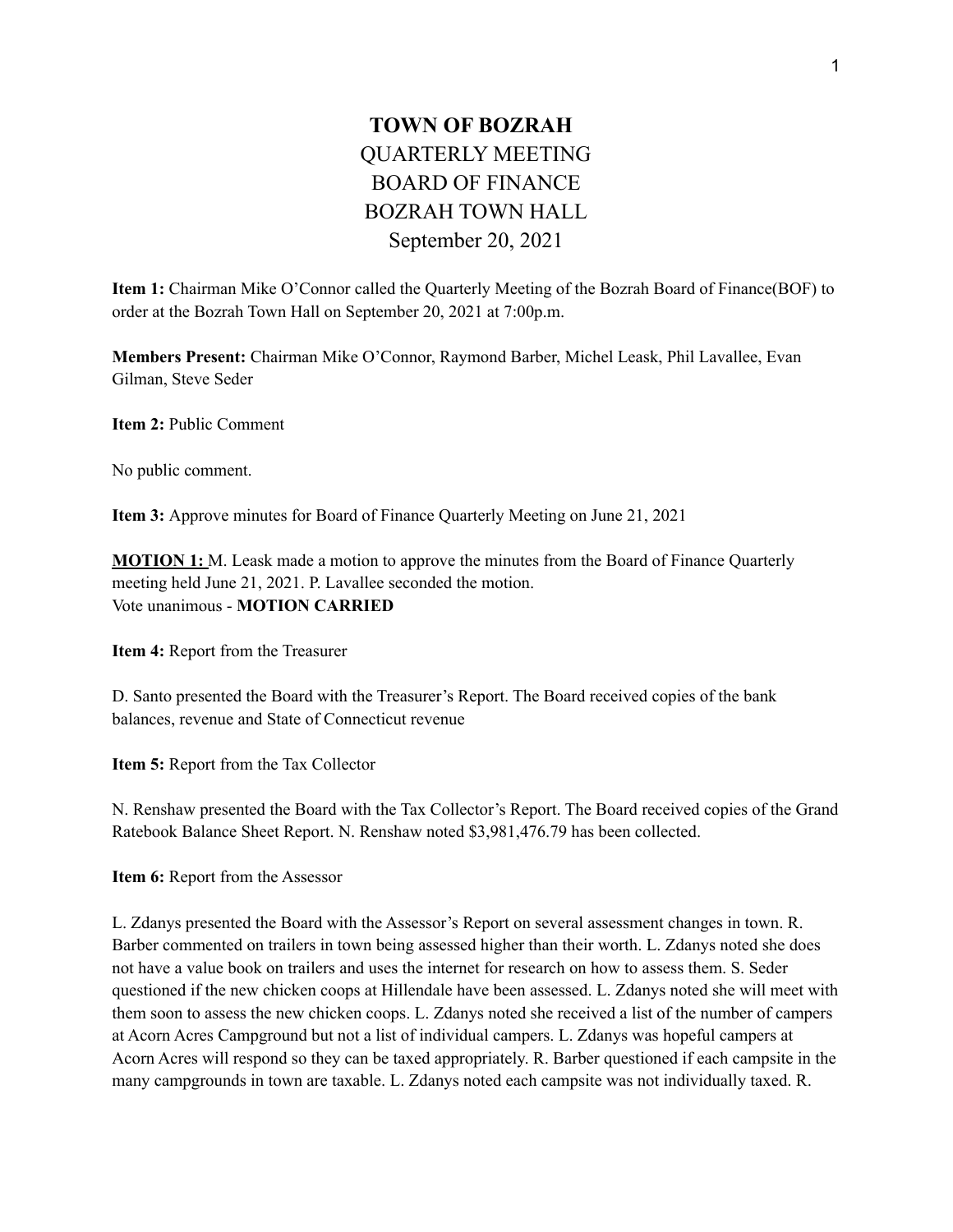Barber also commented on the importance of communication between the building inspector and the Assessor. L. Zdanys noted they should consider a geographic information system for mapping.

## **Item 7:** Board of Selectmen

## a. Update 2020-2021 Budget

B. Ballinger commented on items in the 2020-2021 budget that need funds added before audited. B. Ballinger noted item 102 Employee Benefits is \$2,389.97 under due to an increase of medical pensions paid in the fiscal year. B. Ballinger noted the Planning and Zoning item is also about \$2,300.00 under due to a late bill from SCCOG for indirect costs. B. Ballinger also noted a mistake on item 122 Public Safety commenting the two AED costs should be moved to the school. B. Ballinger noted earlier in the fiscal year 2020-2021 the Board of Selectmen moved funds from the guardrail line to the line for overlay for town roads. Following that transfer of funds a guardrail in town was hit and needed to be replaced for \$6,094.14.B. Ballinger noted overall the capital budget was not affected by this, but funds need to be moved back to the guardrail line item to cover that cost. B. Ballinger noted a surplus of around \$274,000 in the 2020-2021 Board of Selectmen budget.

b. Update 2021-2022 Budget

G. Pianka noted for the Inland Wetlands item the Wetland Enforcement Officer salary will not be expended as they do not have a current officer. G. Pianka also noted item 130 General Highway may be under budgeted. Item 137 Transfer Site will be impacted due to the current repairs and the need for a third attendant. G. Pianka noted item 190 General Government Capital is low due to a mower purchase.

c. Financial Forecasting Items

G. Pianka noted the many trees in town that will soon need to be removed. G. Pianka also noted the open space grant for a property on South Road. G. Pianka explained to the Board the town Bozrah would pay around \$50,000 for this property. G. Pianka noted they will plan a meeting with the Board of Selectmen to discuss spending the funds from the American Rescue Plan.

## **Item 8:** Board of Education

a. Update 2020-2021 Budget

J. Goulart presented the Board with the Board of Education's expenditure report for fiscal year 2020-2021. J. Goulart reported the BOE expects to return to the town balance \$92,274.04. J. Goulart noted this high return to the town is due to COVID changes in transportation with remote schooling and tuition costs. R. Barber questioned how many students were enrolled in school. P.